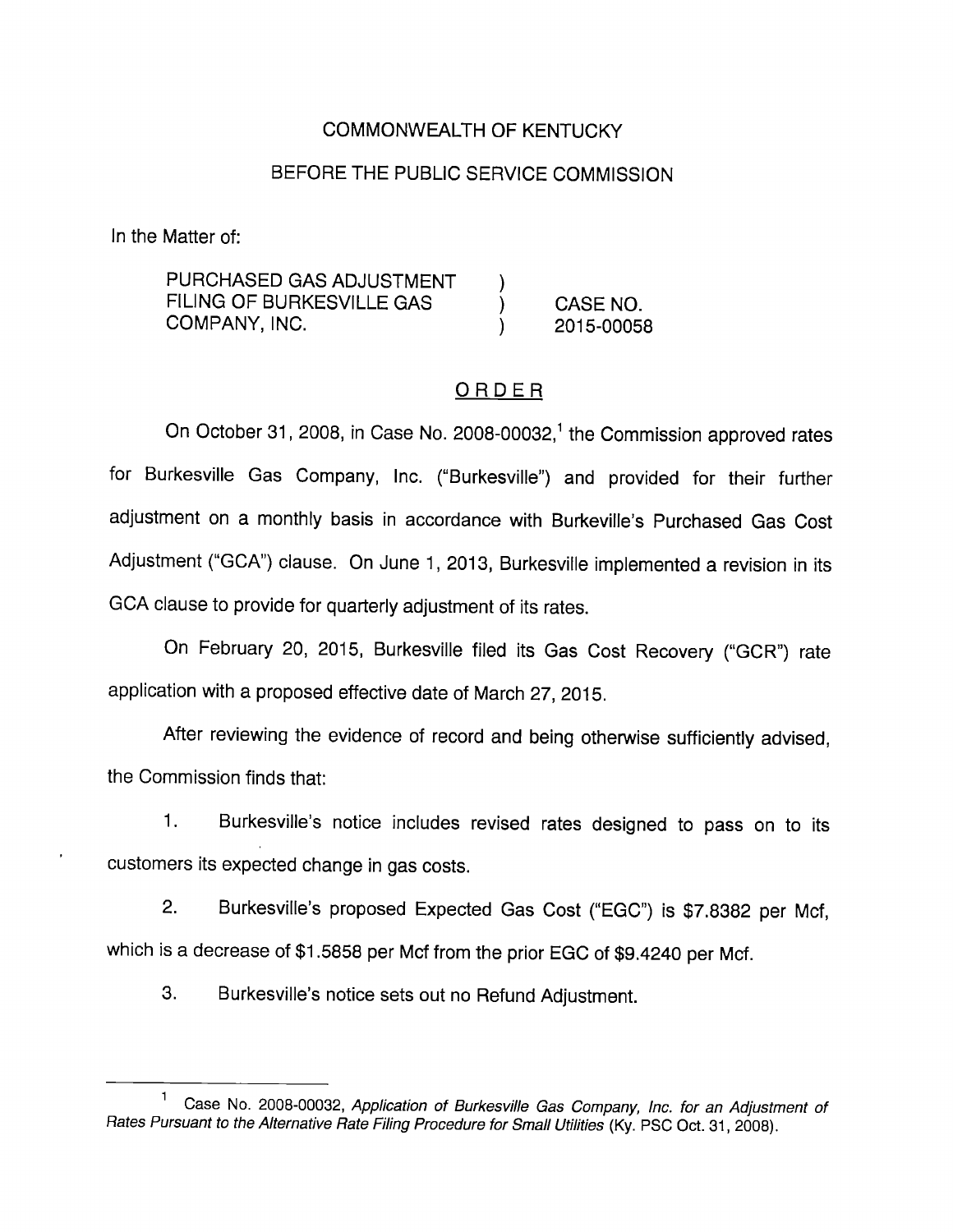4. Burkesville's notice sets out a current Actual Cost Adjustment ("ACA") of (\$.0296) per Met. Burkesville's total ACA is \$.1640 per Met, which is a decrease of \$.2281 per Mcf from its previous total ACA of \$.3921 per Mcf.

5. Burkesville's notice sets out a GCR of \$8.0021 per Mcf, which reflects a spreadsheet error. Burkesville's corrected GCR is \$8.0022 per Mcf, which is a decrease of\$1.8139 per Mcf from the previous GCR of \$9.8161 per Mcf.

6. The rates in the Appendix to this Order are fair, just, and reasonable, and should be approved for service rendered by Burkesville on and after March 27, 2015.

IT IS THEREFORE ORDERED that:

1. The rates proposed by Burkesville are denied.

2. The rates in the Appendix to this Order are approved for service rendered on and after March 27, 2015.

3. Within 20 days of the date of this Order, Burkesville shall file with this Commission, using the Commission's electronic Tariff Filing System, revised tariff sheets setting out the rates approved herein and reflecting that they were approved pursuant to this Order.

> By the Commission ENTERED HAR 1 7 2015 **JCKY PUBLIC** COMMISSION

**ATTES** Executive Director

Case No. 2015-00058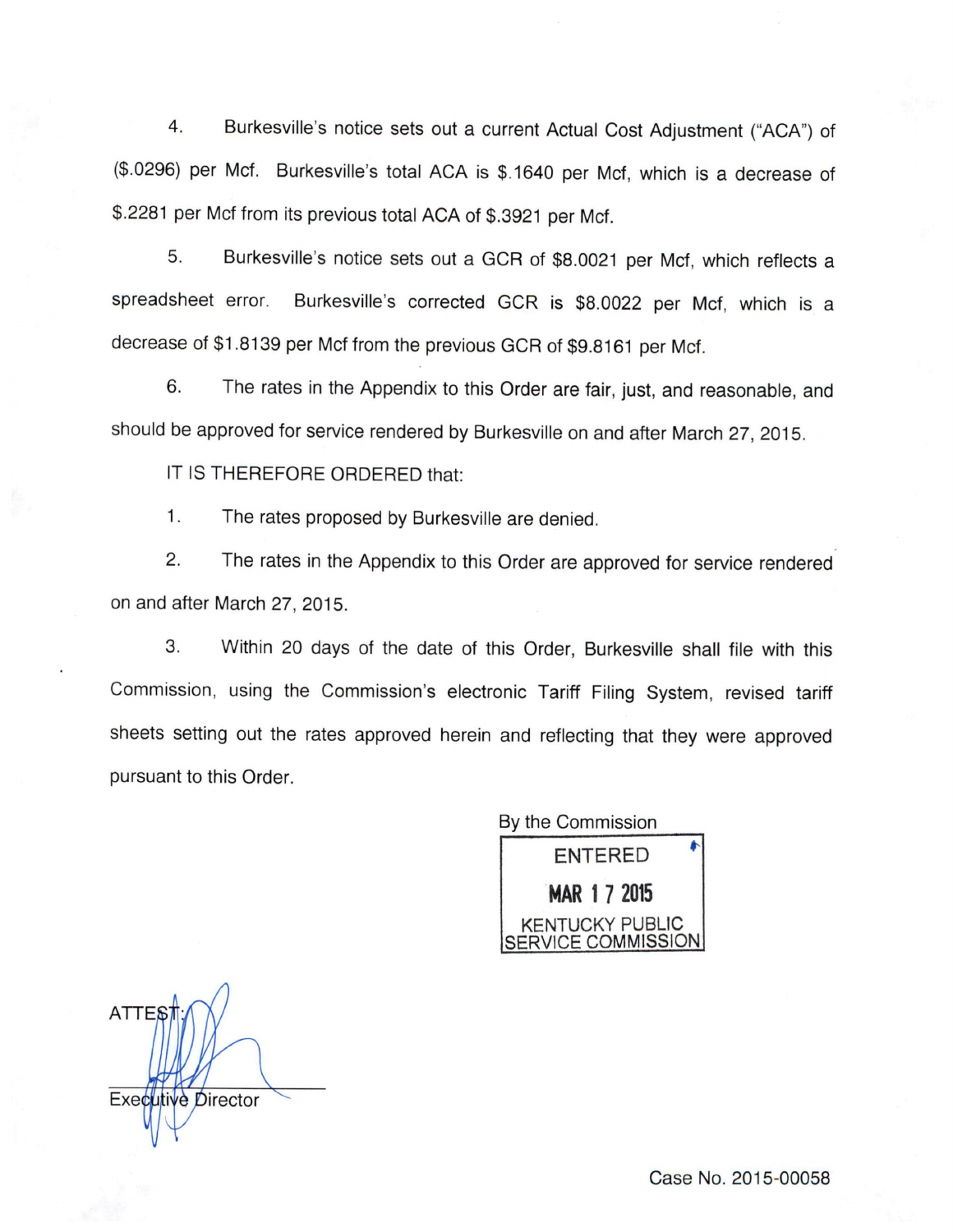#### APPENDIX

# APPENDIX TO AN ORDER OF THE KENTUCKY PUBLIC SERVICE COMMISSION IN CASE NO. 2015-00058 DATED MAR 1 7 2015

The following rates and charges are prescribed for the customers served by Burkesville Gas Company, Inc. All other rates and charges not specifically mentioned herein shall remain the same as those in effect under authority of the Commission prior to the effective date of this Order.

RATES:

Customer Charge \$7.50

|             | <b>Base Rate</b> | <b>Gas Cost</b><br>Recovery<br>Rate | Total     |
|-------------|------------------|-------------------------------------|-----------|
| Residential | \$7.54           | \$8.0022                            | \$15.5422 |
| Industrial  | \$7.19           | \$8.0022                            | \$15.1922 |